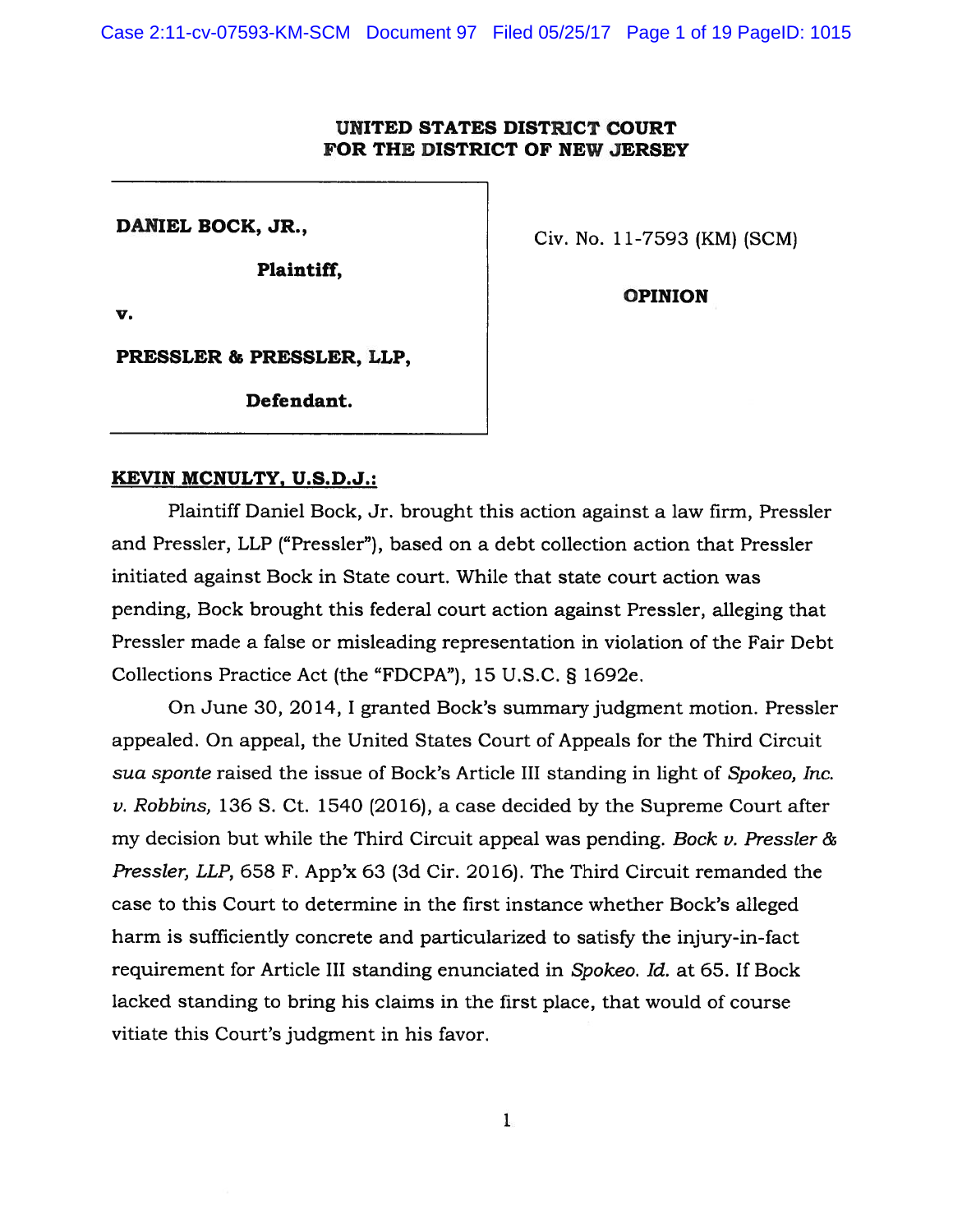That Spokeo/standing issue is now before this court on remand. I authorized supplemental briefing on that issue (ECF no. 82). For the reasons stated below, I find that Bock has established Article III standing, and I shall re-enter the Judgment (ECF no. 67)' that was vacated by the Third Circuit.

## I. BACKGROUND

Because <sup>I</sup> write for the parties and have recounted the facts of the case at length in my prior summary judgment opinion (Opinion, ECF no. 59), <sup>I</sup> summarize the facts only briefly. Pressler is <sup>a</sup> law firm that specializes in collection law and is <sup>a</sup> debt collector within the meaning of FDCPA. A creditor, Midland, retained Pressler to pursue <sup>a</sup> debt owed by Bock that allegedly exceeded \$8,021.57.

Midland electronically transmitted basic information<sup>2</sup> concerning its claim against Bock to Pressler's computer system. (Affidavit of Gerald J. Felt, Esq. at ¶ 11). The information was then subjected to <sup>a</sup> series of reviews by nonattorneys and internal "scrubs" by Pressler's computer system. After surviving these reviews and scrubs, the information was imported into <sup>a</sup> form collection letter, which was sent to Bock on September 15, 2011, after <sup>a</sup> final review for accuracy by a member of Pressler's non-attorney staff. (Id. at  $\P\P$  18–20;

| 1 | Record items cited repeatedly will be abbreviated as follows |                                                                                                                 |
|---|--------------------------------------------------------------|-----------------------------------------------------------------------------------------------------------------|
|   | "Def. Br." $=$                                               | Defendant's Brief Regarding Subject Matter Jurisdiction<br>(ECF no. 85)                                         |
|   | "Pl. Br." $=$                                                | Brief On Behalf Of Plaintiff, Daniel Bock, Jr. Establishing<br>Article III Standing (ECF no. 86)                |
|   | "Def. Reply" $=$                                             | Defendant's Reply Brief Regarding Subject Matter<br>Jurisdiction (ECF no. 88)                                   |
|   | "Def. Reply to Supp. Auth." $=$                              | Defendant's Brief in Response to Plaintiff's<br>Notice of Suppleme[n]tal Authority Re: Standing (ECF no.<br>96) |

The basic information that Pressler receives from Midland (and other clients) consists essentially of the debtor's name, address, and social security number, the outstanding balance, annual percentage rate, other charges and fees, closing dates of the billing cycle, the date the account was opened, and the dates of recent payments. (Felt Aff. ¶ 13).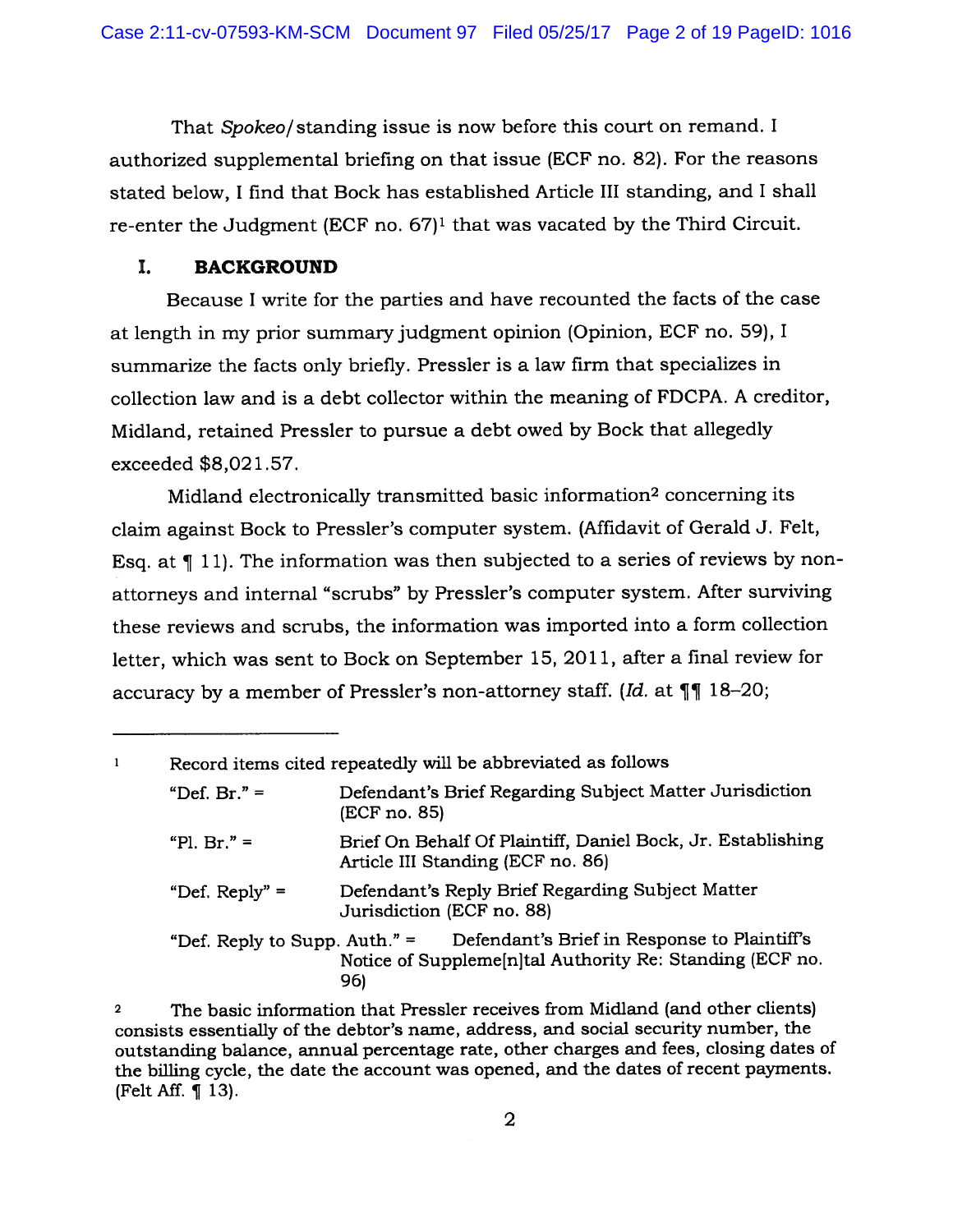Pressler L. Civ. R. 56.1 Statement at ¶ 2). Bock did not respon<sup>d</sup> and did not remit any funds. (Certification of Mitchell L. Williamson, Esq. at Ex. A).

After thirty-five days passed without the return of the initial collection letter or any repaymen<sup>t</sup> or arrangemen<sup>t</sup> with Bock, Pressler then transferred the electronic information file to its "Approve for Suit Department." There, nonattorneys "trained to review the new claim further to determine whether it should proceed through litigation," "check[ed] and verif[iedj" the same basic information about the debt. In addition, they checked whether the statute of limitations had run, whether there was some unresolved "dispute' code" (it is unclear what Pressler means by this), and whether the social security number on record was accurate. (Felt Aff.  $\P\P$  20–22). Then, the "Summons and Complaint" team, which also included no attorneys, verified that an initial collection letter had been sent, that Pressler had Bock's correct home address, that Bock's address is in the New Jersey county in which the lawsuit would be brought, and that the suit was not barred by the statute of limitations, any bankruptcy, or a "dispute' code." (Id. at  $\P$  25). Once satisfied with this review, the team generated the actual Summons and Complaint by populating standard forms with the information on file. (Id.). It then added the Summons and Complaint against Bock to an electronic queue of all of the Summonses and Complaints it had generated for attorney review. (Id. at  $\P$  26). The attorney at Pressler who is responsible for approving complaints for filing in New Jersey is Ralph Gulko, Esq. Mr. Gulko reviewed and approved the complaint against Bock. (Id.).

On October 20, 2011, Mr. Gulko's review and approval of the complaint against Bock occupied <sup>a</sup> total of four seconds. Computer records disclose that that was the period of time for which the electronic file containing the complaint against Bock and the previously-culled data (described supra) were open. (Gulko Aff. at ¶ 12). Gulko reviewed <sup>673</sup> complaints that day, approving 663 and rejecting 10. (Id.). Neither he nor any other attorney was involved with Midland's case against Bock in any way before his brief review of the pre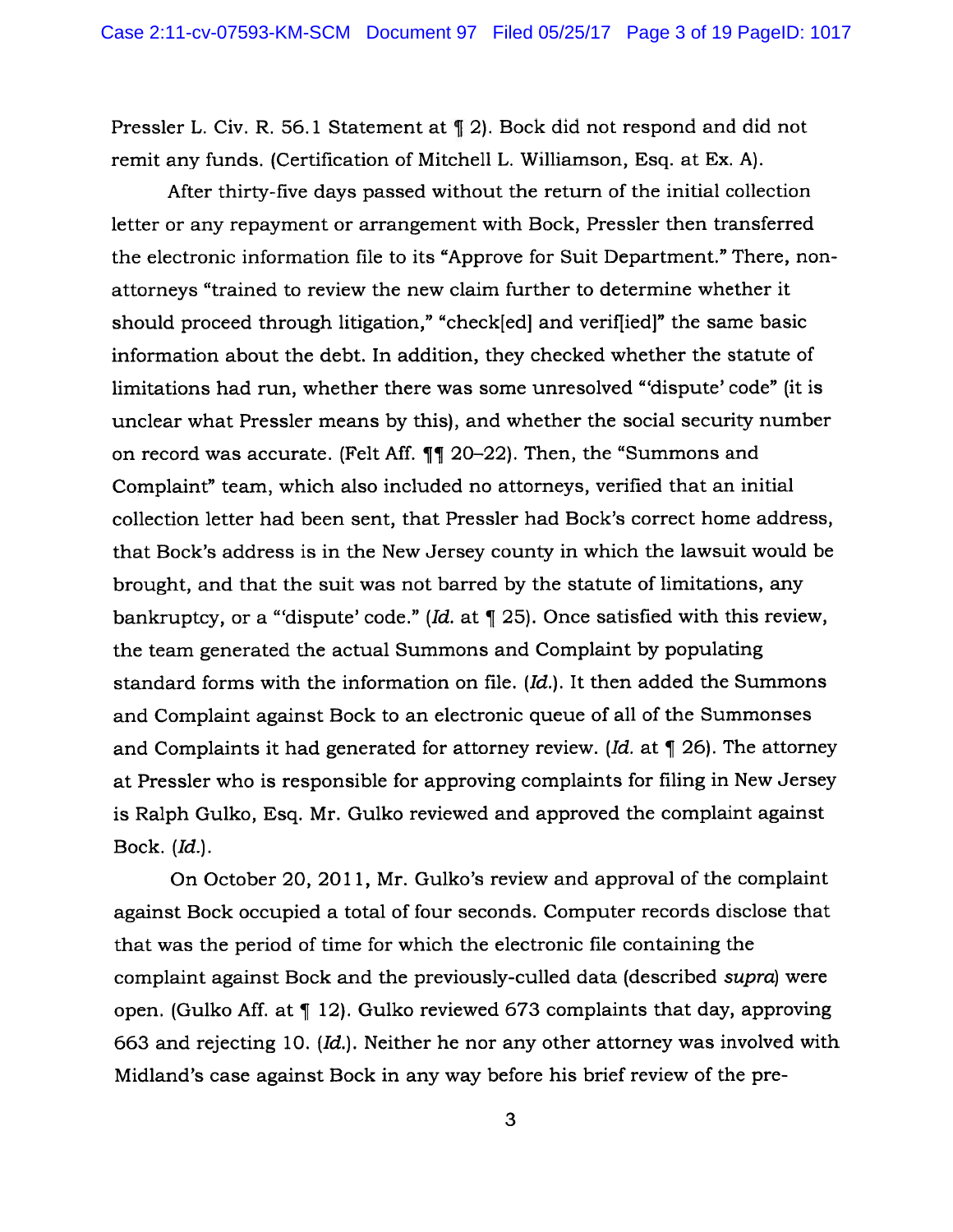drafted complaint. (See Gulko Dep. Testimony at 26:14 to 27:12; Gulko Aff. at  $\P$  9; Felt Aff. at  $\P$  $\P$  9-26).

By all accounts, neither Mr. Gulko nor any other member of Pressler's staff reviewed, or otherwise had knowledge of, the contract between Bock and the bank, including any choice of law, choice of venue, or dispute resolution clause governing disputes between Bock and his creditor. (Bock's Statement at ¶ 47; Pressler's Resp. Statement at ¶ 47). Nor did Gulko or anyone else at Pressler review the agreemen<sup>t</sup> by which Bock's original creditor allegedly assigned this debt to Pressler's client, Midland. (Bock's Statement at ¶ 50; Pressler's Resp. Statement at ¶ 50).

On October 21, 2011, Pressler commenced <sup>a</sup> collection action against Bock by filing the complaint in the Superior Court of New Jersey, Special Civil Part. (Pressler's Statement at ¶ 4). The complaint was signed on behalf of Pressler by Ralph Gulko, Esq., "the attorney who reviewed, read, and signed the complaint." (Id. at  $\P\P$  4–5). That one-page complaint states:

It [i.e., the <sup>p</sup>laintiff, Midland Funding LLC] is now the owner of the defendant(s) HSBC BANK NEVADA, N.A. account number 5458001561298245 which is now in default. There is due plaintiff from the defendant(s) DANIEL BOCK JR the sum of \$8,021.57 plus interest from 05/31/2010 to 10/20/2011 in the amount of \$102.98 for <sup>a</sup> total of \$8,124.55.

WHEREFORE, plaintiff demands judgment for the sum of \$8,124.55 plus accruing interest to the date of judgment plus costs.

(Williamson Cert. at Ex. B).

On December 30, 2011, while that state action was pending, Bock filed the Complaint in this federal court action against Pressler. Bock alleged that Pressler made <sup>a</sup> false or misleading representation in violation of the FDCPA, <sup>15</sup> U.S.C. § 1692e. Under section 1692e, "[a] debt collector may not use any false, deceptive, or misleading representation or means in connection with the collection of any debt." Id. That statute enumerates <sup>a</sup> non-exhaustive list of specific conduct that constitutes <sup>a</sup> violation of the section, including, "[tjhe false representation or implication that any individual is an attorney or that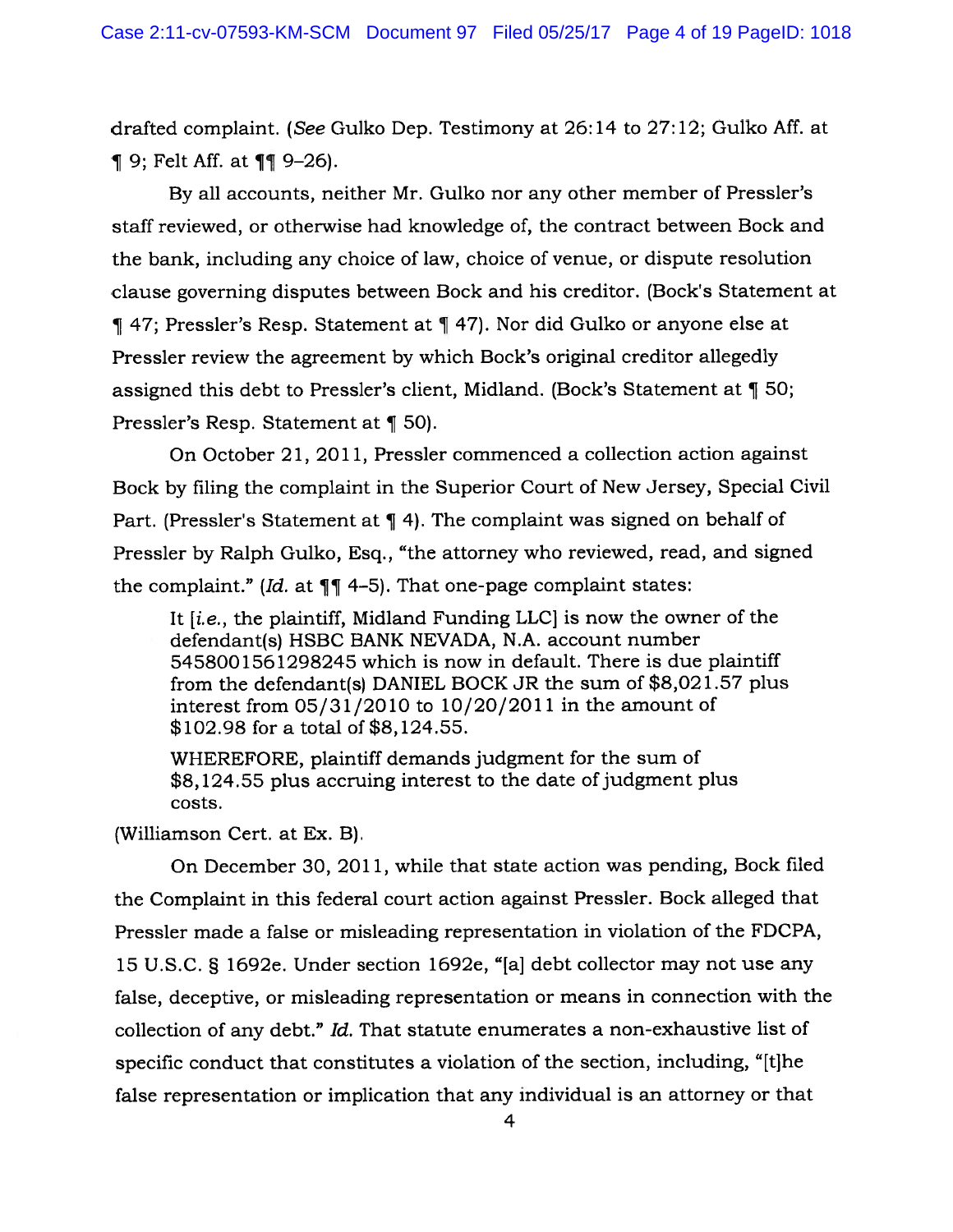any communication is from an attorney." Id. § 1692e(3). Bock alleged that although Mr. Gulko signed the collection complaint,

Gulko signs so many complaints that it is either <sup>p</sup>hysically impossible or so highly improbably that he read the Collection Complaint or made <sup>a</sup> sufficient inquiry from which to conclude that the factual allegations have evidentiary support. Therefore, Ralph Gulko on behalf of PRESSLER made false representations to collect or attempt to collect the Debt.

(Complaint ¶ 37)

On October 1, 2013, Pressler moved for summary judgment dismissing the action (ECF no. 32), and on the following day, Bock moved for summary judgment on the issue of liability (ECF no. 34). On June 30, 2014, <sup>I</sup> denied Pressler's motion and granted summary judgment in favor of Bock. In my Opinion on summary judgment, <sup>I</sup> held that

<sup>a</sup> signed complaint is inherently false and misleading, in violation of 15 U.S.C. [§] 1692e, where, at the time of signing, the attorney signing it has not

1) drafted, or carefully reviewed, the complaint; and

2) conducted an inquiry, reasonable under the circumstances, sufficient to form <sup>a</sup> good faith belief that the claims and legal contentions in the complaint are supported by fact and warranted by law.

Bock v. Pressler & Pressler, LLP, 30 F. Supp. 3d 283, 303—04 (D.N.J. 2014) (citing N.J. Ct. R. 1:4—8(a); Fed. R. Civ. P. 11; Lesher v. Law Offices of Mitchell N. Kay, PC, 650 F.3d 993, 1002–1003 (3d Cir. 2011), cert. denied, — U.S. —, <sup>132</sup> S. Ct. <sup>1143</sup> (2012); Miller v. Upton, Cohen & Slamowitz, <sup>687</sup> F. Supp. 2d 86, 99—102 (E.D.N.Y. 2009); Nielsen v. Dickerson, <sup>307</sup> F.3d 623, 635—638 (7th Cir. 2002)), as corrected (July 1, 2014), as corrected (July 7, 2014). <sup>I</sup> further held that "the evidence shows that the only attorney involvement. . . prior to Pressler filing suit [against Bock] on Midland's behalf was <sup>a</sup> hurried, ministerial review" that "would not meet the Lesher/Nielsen standards for meaningful attorney involvement when . . . filing a complaint." Id. at 306. Consequently, "Pressler, when it signed and filed the state court civil complaint against Bock, violated the FDCPA, <sup>15</sup> U.S.C. § 1692e." Id.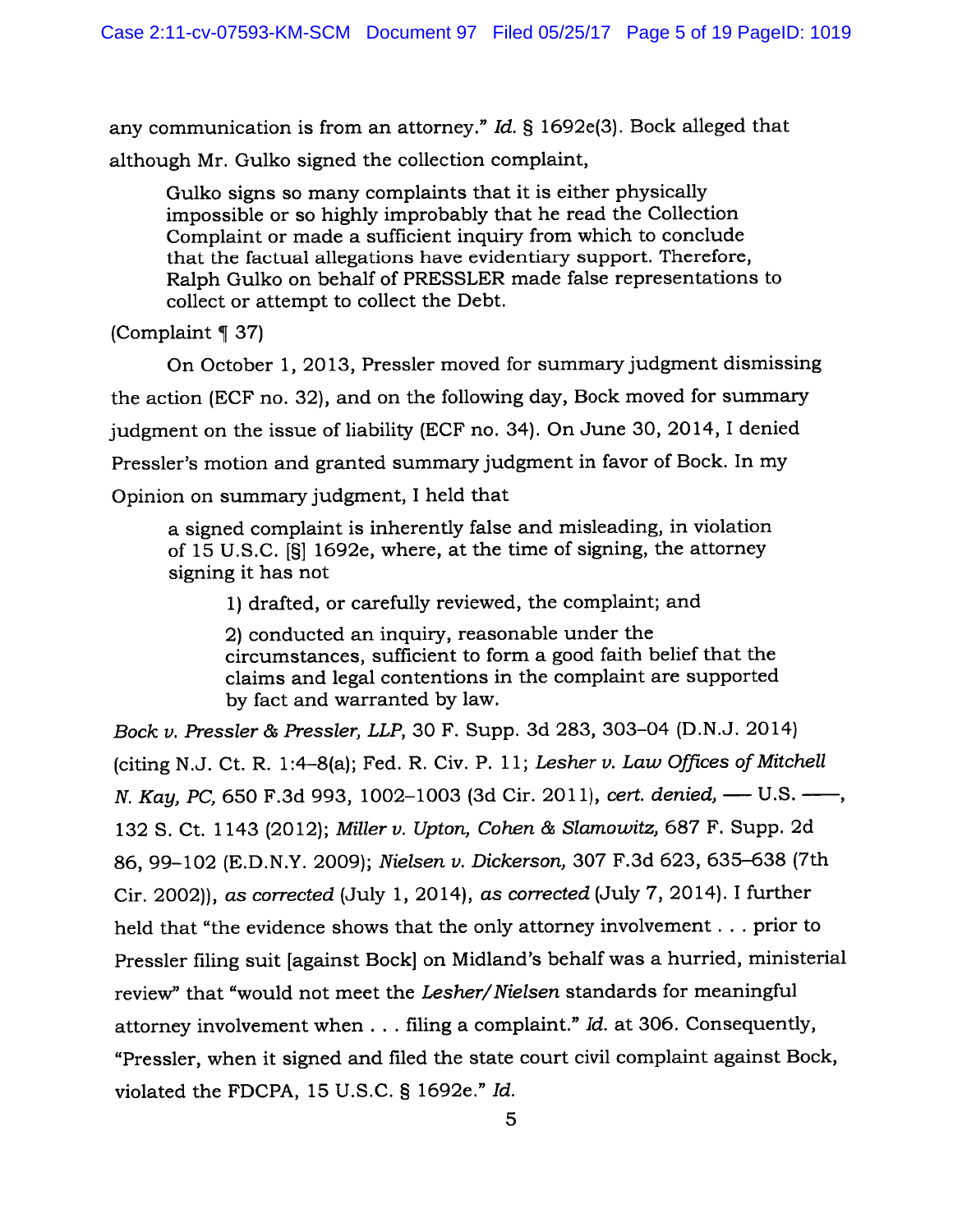On September 15, 2014, the parties stipulated that Bock's damages were \$1,000, the maximum allowed for statutory damages under <sup>15</sup> U.S.C. § 1692k(a)(2)(A). On December 4, 2014, <sup>I</sup> entered final judgment in favor of Bock, from which Pressler appealed.

The Third Circuit heard oral argument in this case while Spokeo, Inc.  $v$ . Robbins, 136 S. Ct. 1540 (2016), was pending before the Supreme Court. On May 16, 2016, the Supreme Court issued its decision in Spokeo. On July 27, 2016, the Third Circuit vacated the judgment and remanded this case so that this Court could determine whether Bock had Article III standing in light of Spokeo. Bock, 658 F. App'x 63.

<sup>I</sup> authorized supplemental briefing on the standing issue (ECF no. 82). The parties submitted such supplemental briefs. (ECF nos. 85, 86, 87, 88, 89, 93, 96) <sup>I</sup> now address the standing issue, which goes to the subject matter jurisdiction of the court.

# II. LEGAL STANDARDS AND DISCUSSION

# A. Legal Standard

This matter came before the Court on <sup>a</sup> motion for summary judgment. I apply <sup>a</sup> summary judgment standard in determining whether there is any issue of fact as to the jurisdictional Spokeo/standing issue raised by the Court of Appeals. 3

<sup>3</sup> The Court of Appeals raised the Article III standing issue sua sponte in light of intervening Supreme Court authority. If that issue had been raised by <sup>a</sup> party, the procedural vehicle would have been <sup>a</sup> motion under Fed. R. Civ. P. 12(b)(1). Because discovery is complete and both parties have submitted evidence for the Court's consideration, this cannot be regarded as <sup>a</sup> facial challenge to the complaint. Rather, it is <sup>a</sup> factual challenge to the Court's jurisdiction. In such <sup>a</sup> case, factual disputes may require resolution via <sup>a</sup> <sup>p</sup>lenary hearing. <sup>I</sup> here apply <sup>a</sup> summary judgment standard to determine whether such <sup>a</sup> hearing is necessary. See, e.g., Lincoln Ben. Life Co. v. AEILfe, LLC, 800 F.3d 99, 105 (3d Cir. 2015).

Pressler emphasizes the difference between the showing required at the <sup>p</sup>leading stage, as compare<sup>d</sup> to the summary judgment stage. (Def. Reply to Supp. Auth.  $4-5$ ) (citing Beck v. McDonald, 848 F.3d 262 (4th Cir. 2017). I agree. There is indeed <sup>a</sup> difference, and "having developed through discovery <sup>a</sup> summary judgment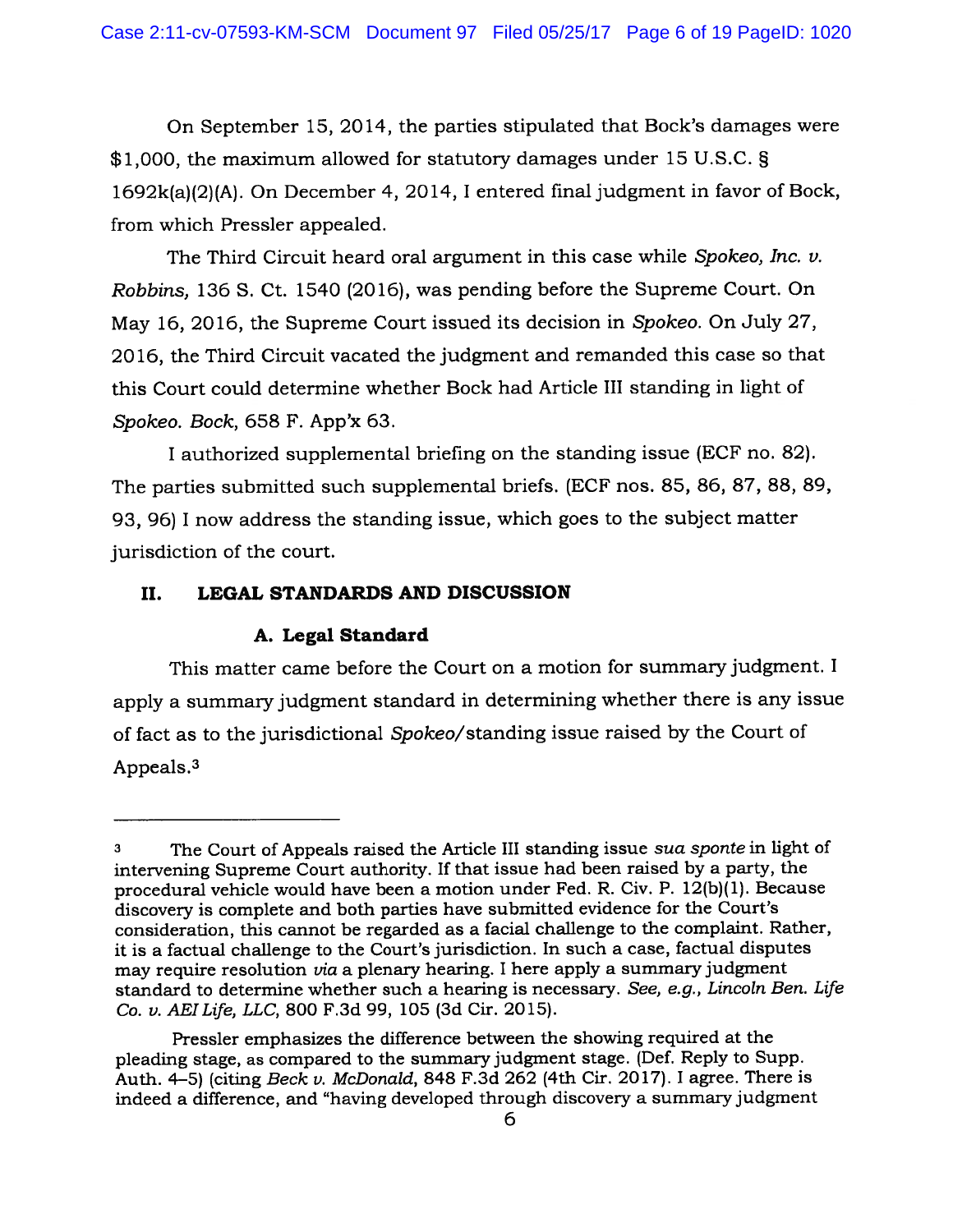Federal Rule of Civil Procedure 56(a) provides that summary judgment should be granted "if the movant shows that there is no genuine dispute as to any material fact and the movant is entitled to judgment as <sup>a</sup> matter of law." Fed. R. Civ. P. 56(a); see also Anderson v. Liberty Lobby, Inc., 477 U.S. 242, 248, 106 S. Ct. 2505 (1986); Kreschollek v. S. Stevedoring Co., 223 F.3d 202, 204 (3d Cir. 2000). In deciding <sup>a</sup> motion for summary judgment, <sup>a</sup> court must construe all facts and inferences in the light most favorable to the nonmoving party. See Boyle v. County of Allegheny Pennsylvania, 139 F.3d 386, 393 (3d Cir. 1998). The moving party bears the burden of establishing that no genuine issue of material fact remains. See Celotex Corp. v. Catrett, 477 U.S. 317, 322— 23, <sup>106</sup> S. Ct. <sup>2548</sup> (1986). "[W}ith respec<sup>t</sup> to an issue on which the nonmoving party bears the burden of proof. . . the burden on the moving party may be discharged by 'showing'—that is, pointing out to the district court—that there is an absence of evidence to support the nonmoving party's case." Id. at 325, 106 S. Ct. 2548.

If the moving party meets its threshold burden, the opposing party must presen<sup>t</sup> actual evidence that creates <sup>a</sup> genuine issue as to <sup>a</sup> material fact for trial. Anderson, 477 U.S. at 248, 106 S. Ct. 2505; see also Fed. R. Civ. P. 56(c) (setting forth types of evidence on which nonmoving party must rely to suppor<sup>t</sup> its assertion that genuine issues of material fact exist). "[U]nsupported allegations. . . and <sup>p</sup>leadings are insufficient to repe<sup>l</sup> summary judgment." Schoch v. First Fid. Bancorporation, <sup>912</sup> F.2d 654, <sup>657</sup> (3d Cir. 1990); see also Gleason v. Norwest Mortg., Inc., <sup>243</sup> F.3d 130, <sup>138</sup> (3d Cir. 2001) ("A nonmoving party has created <sup>a</sup> genuine issue of material fact if it has provided sufficient evidence to allow <sup>a</sup> jury to find in its favor at trial.").

record, <sup>p</sup>laintiffs are not entitled to 'rest on such mere allegations, but must set forth by affidavit or other evidence specific facts, which for purposes of the summary judgment motion will be taken to be true."" Id. at  $270$  (quoting Lujan v. Defs. of Wildlife, 504 U.S. 555, 561, 112 S. Ct. 2130, 2137 (1992)).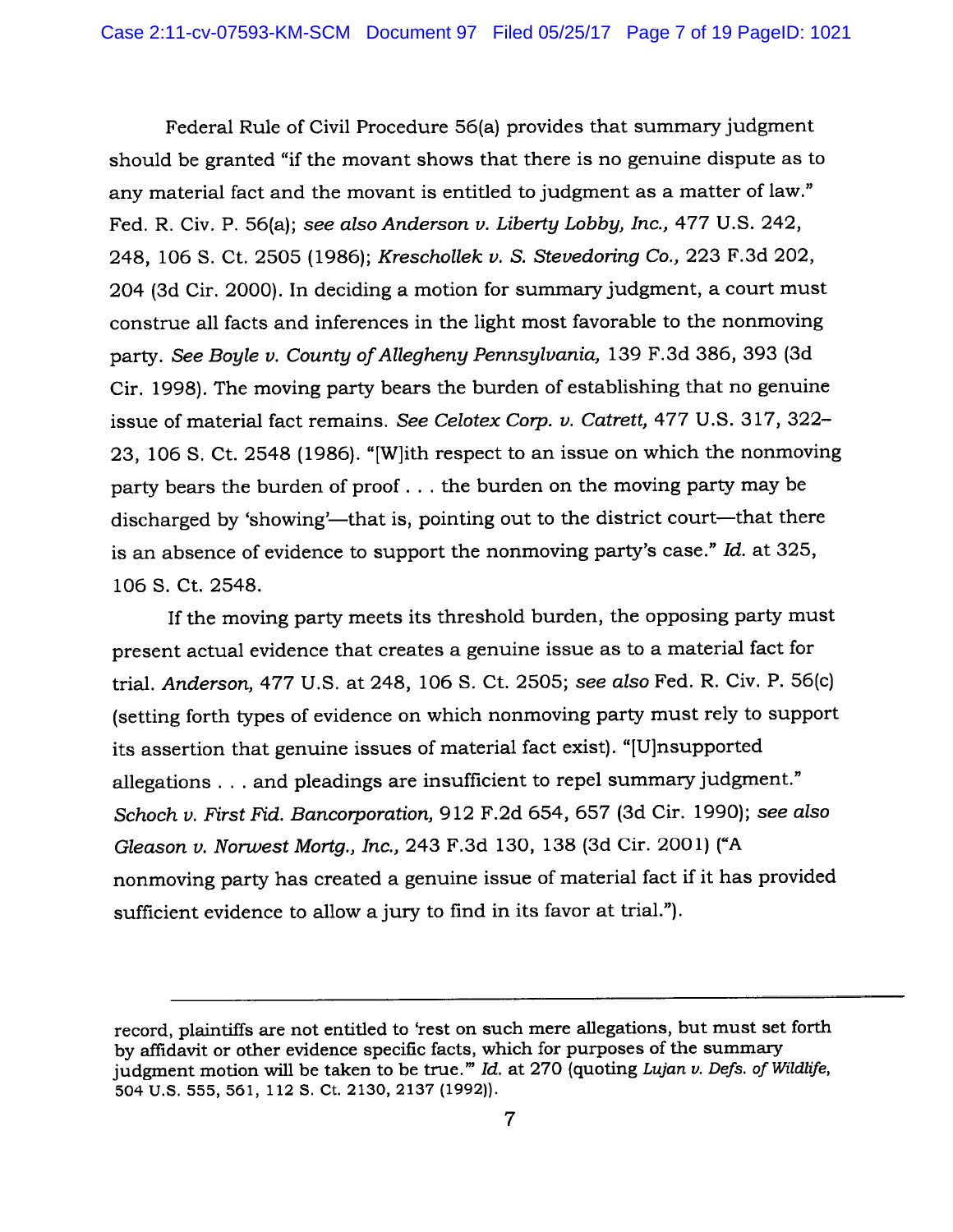# B. Article III Standing

## 1. Legal Principles

Under Article Ill of the U.S. Constitution, <sup>a</sup> plaintiff seeking to establish standing to sue must demonstrate: "(1) an injury-in-fact, (2) <sup>a</sup> sufficient causal connection between the injury and the conduct complained of, and (3) <sup>a</sup> likelihood that the injury will be redressed by <sup>a</sup> favorable decision." In re Nickelodeon Consumer Privacy Litig., 827 F.3d 262, 272 (3d Cir. 2016) (quoting Finkelman v. Nat'l Football League, 810 F.3d 187, 193 (3d Cir. 2016)), cert. denied sub nom. C. A. F. v. Viacom Inc. (U.S. Jan. 9, 2017). "The plaintiff, as the party invoking federal jurisdiction, bears the burden of establishing these elements." Spokeo, Inc. v. Robins, <sup>136</sup> S. Ct. 1540, <sup>1547</sup> (2016) (citing FW/PBS, Inc. v. Dallas, 493 U.S. 215, 231, 110 S. Ct. 596 (1990)). As the Supreme Court has explained:

At the <sup>p</sup>leading stage, genera<sup>l</sup> factual allegations of injury resulting from the defendant's conduct may suffice, for on <sup>a</sup> motion to dismiss we "presum[e] that genera<sup>l</sup> allegations embrace those specific facts that are necessary to suppor<sup>t</sup> the claim." In response to <sup>a</sup> summary judgment motion, however, the <sup>p</sup>laintiff can no longer rest on such "mere allegations," but must "set forth" by affidavit or other evidence "specific facts," Fed. Rule Civ. Proc. 56(e), which for purposes of the summary judgment motion will be taken to be true. And at the final stage, those facts (if controverted) must be "supported adequately by the evidence adduced at trial."

Lujan v. Defs. of Wildlife, <sup>504</sup> U.S. 555, 561, <sup>112</sup> S. Ct. 2130, <sup>2137</sup> (1992) (internal citations omitted).

In Spokeo, the <sup>p</sup>laintiff alleged that Spokeo, the operator of an online "people search engine" that conducts computerized background checks, violated the Fair Credit Reporting Act of 1970 ("FCRA") by providing inaccurate persona<sup>l</sup> information about the <sup>p</sup>laintiff to Spokeo's customers. The <sup>p</sup>laintiff did not allege actual damages, prompting Spokeo to challenge the <sup>p</sup>laintiff's standing to sue. Spokeo, <sup>136</sup> 5. Ct. at 1546. Reasoning that <sup>a</sup> "bare procedural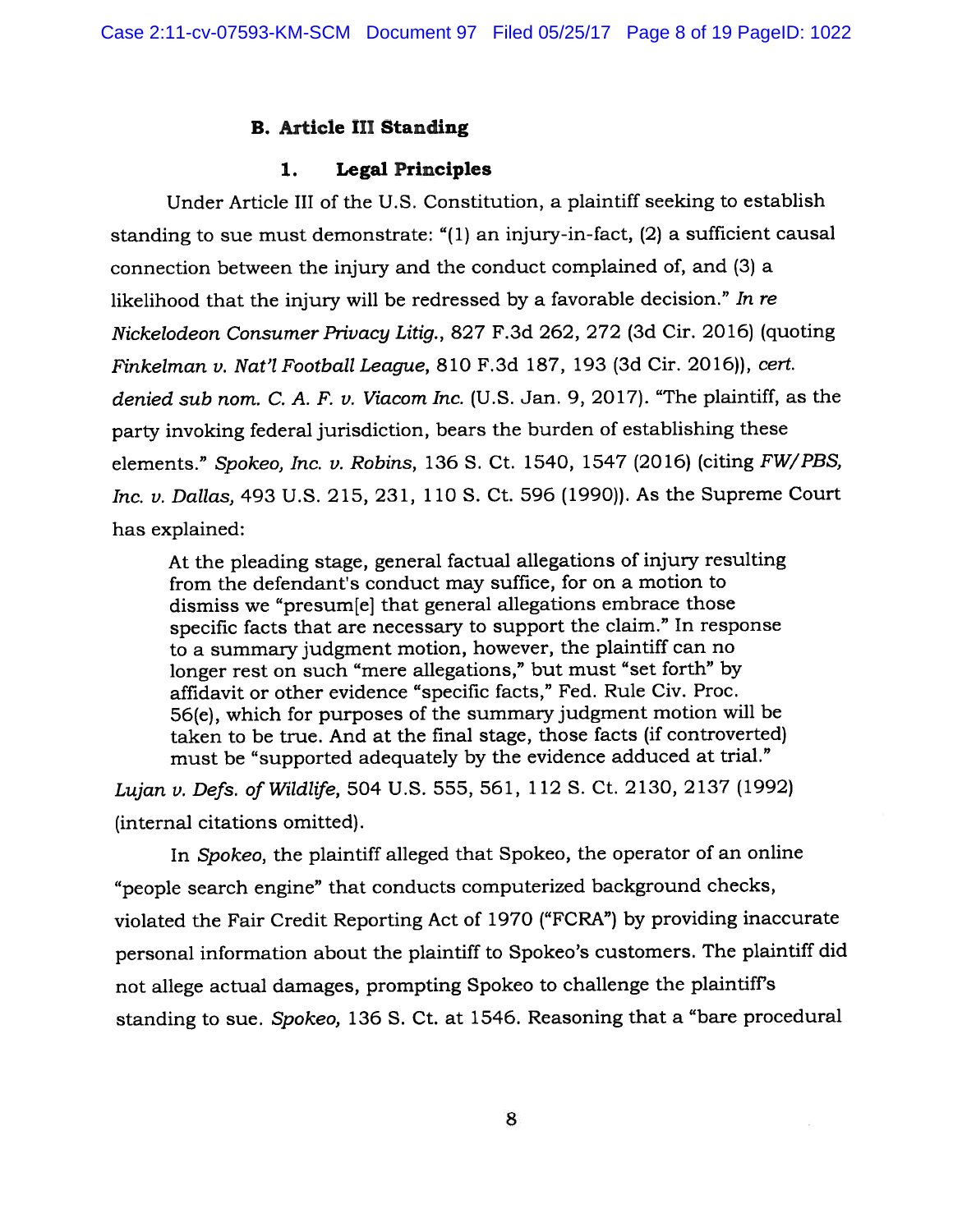violation" of the FCRA might result in no harm at all,<sup>4</sup> the Supreme Court reversed the decision of the United States Court of Appeals for the Ninth Circuit. That court, without separately analyzing particularity and concreteness, had concluded that the alleged violation of <sup>a</sup> statutory right was sufficient injury-in-fact to confer standing—particularly because the <sup>p</sup>laintiff had a "personal interest<sup>[]</sup> in the handling of his credit information." Id. at 1550; see Robins v. Spokeo, Inc., <sup>742</sup> F.3d 409, <sup>4</sup> 13—14 (9th Cir. 2014). The Supreme Court took "no position as to whether the Ninth Circuit's ultimate conclusion that [the <sup>p</sup>laintiff] adequately alleged an injury in fact—was correct." Id.

Here, as in Spokeo, the particular componen<sup>t</sup> of standing at issue is injury-in-fact. Id. To allege injury-in-fact, "a <sup>p</sup>laintiff must claim the invasion of <sup>a</sup> concrete and particularized legally protected interest resulting in harm that is actual or imminent, not conjectural or hypothetical." Nickelodeon, 827 F.3d at <sup>272</sup> (quoting Finkelman, <sup>810</sup> F.3d 187, 193) (internal quotations omitted). <sup>A</sup> harm is "concrete" only if it is "de facto'; that is, it must actually exist"; it cannot be merely "abstract."<sup>5</sup> Id. (quoting Spokeo, 136 S. Ct. at 1548).

<sup>A</sup> harm need not be tangible, however, to be "concrete." In Spokeo, the Supreme Court explained that whether an intangible harm rises to the level of injury-in-fact depends on historical practice and Congressional judgment. Spokeo, <sup>136</sup> S. Ct. at 1549. Specifically, courts should look to (a) whether the "alleged intangible harm' is closely related" to <sup>a</sup> harm traditionally recognized at law, and (b) whether Congress has elevated it to the status of <sup>a</sup> legally cognizable, redressable injury. In re Horizon Healthcare Servs. Inc. Data Breach Litig., No. 15-2309, 2017 WL 242554, at \*9 (3d Cir. Jan. 20, 2017) (citing id.).

The Court illustrated the point thus: "An example that comes readily to mind is  $\overline{\mathbf{4}}$ an incorrect zip code. It is difficult to imagine how the dissemination of an incorrect zip code, without more, could work any concrete harm." Id. at 1550.

<sup>&</sup>quot;A harm is "particularized" if it "affect[s] the <sup>p</sup>laintiff in <sup>a</sup> persona<sup>l</sup> and 5 individual way." Nickelodeon, 827 F.3d at 272 (quoting Lujan  $v$ . Defenders of Wildlife, <sup>504</sup> U.S. 555, 560 n.1, 112 S. Ct. 2130, 119 L. Ed. 2d 351 (1992)). It is undisputed that the injury in this case is particularized; Pressler filed <sup>a</sup> collection complaint against Bock himself, seeking to collect from Bock <sup>a</sup> debt that he allegedly owed.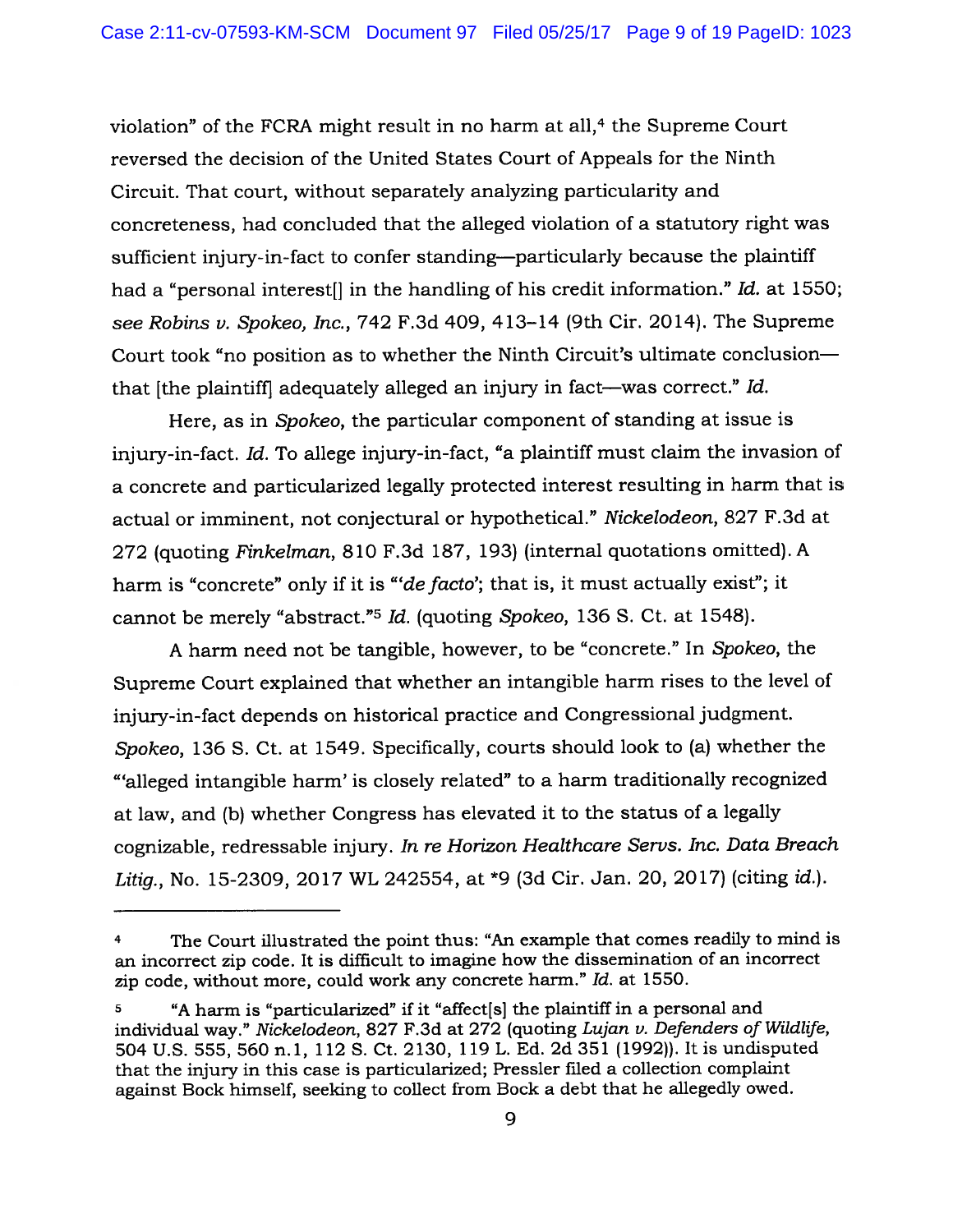Spokeo teaches, however, that <sup>a</sup> mere wave of the Congressional hand i.e., the creation of <sup>a</sup> cause of action—is not enough to render an abstract injury concrete. Allegations of <sup>a</sup> "bare procedural violation, divorced from any concrete harm" cannot satisfy the Article III injury-in-fact requirement. Spokeo, 136 S. Ct. at 1549 (citing Summers v. Earth Island Inst., 555 U.S. 488, 496, 129 S. Ct. 1142 (2009) ("[D]eprivation of <sup>a</sup> procedural right without some concrete interest that is affected by the deprivation . . . is insufficient to create Article III standing.")); Nickelodeon, 827 F.3d at 274 (citing id. at 1550). In other words, <sup>a</sup> bare violation of <sup>a</sup> procedural right granted by statute is not inherently injurious; to constitute an injury-in-fact, such <sup>a</sup> violation must result in <sup>a</sup> concrete harm. That requirement persists even where <sup>a</sup> statute "purports to authorize [a] person to sue to vindicate [a statutory procedurall right." Id.; Raines v. Byrd, <sup>521</sup> U.S. 811, <sup>820</sup> n.3, <sup>117</sup> S. Ct. <sup>2312</sup> (1997) ("It is settled that Congress cannot erase Article III's standing requirements by statutorily granting the right to sue to <sup>a</sup> <sup>p</sup>laintiff who would not otherwise have standing."). "Thus, standing based [only] on <sup>a</sup> violation of <sup>a</sup> statutorily created right turns on whether such <sup>a</sup> right is substantive or merely procedural." Fuentes v. AR Res., Inc., No. CV157988FLWLHG, <sup>2017</sup> WL 1197814, at \*3 (D.N.J. Mar. 31, 2017).

## 2. Analysis of the Parties' Contentions

The presen<sup>t</sup> dispute boils down to an argumen<sup>t</sup> over whether the prohibition against <sup>a</sup> debt collector's use of "any false, deceptive, or misleading representation or means in connection with the collection of any debt," by means of <sup>a</sup> "false representation or implication that. . . [a] communication is from an attorney," <sup>15</sup> U.S.C. § 1692e(3), protects <sup>a</sup> substantive right, or merely <sup>a</sup> procedural one.

<sup>A</sup> "procedural right" is defined as "[a] right that derives from legal or administrative procedure; <sup>a</sup> right that helps in the protection or enforcement of a substantive right." Landrum v. Blackbird Enterprises, LLC, No. CV H-16-0374, <sup>2016</sup> WL 6075446, at \*3 (S.D. Tex. Oct. 3, 2016) (for purposes of <sup>a</sup> Spokeo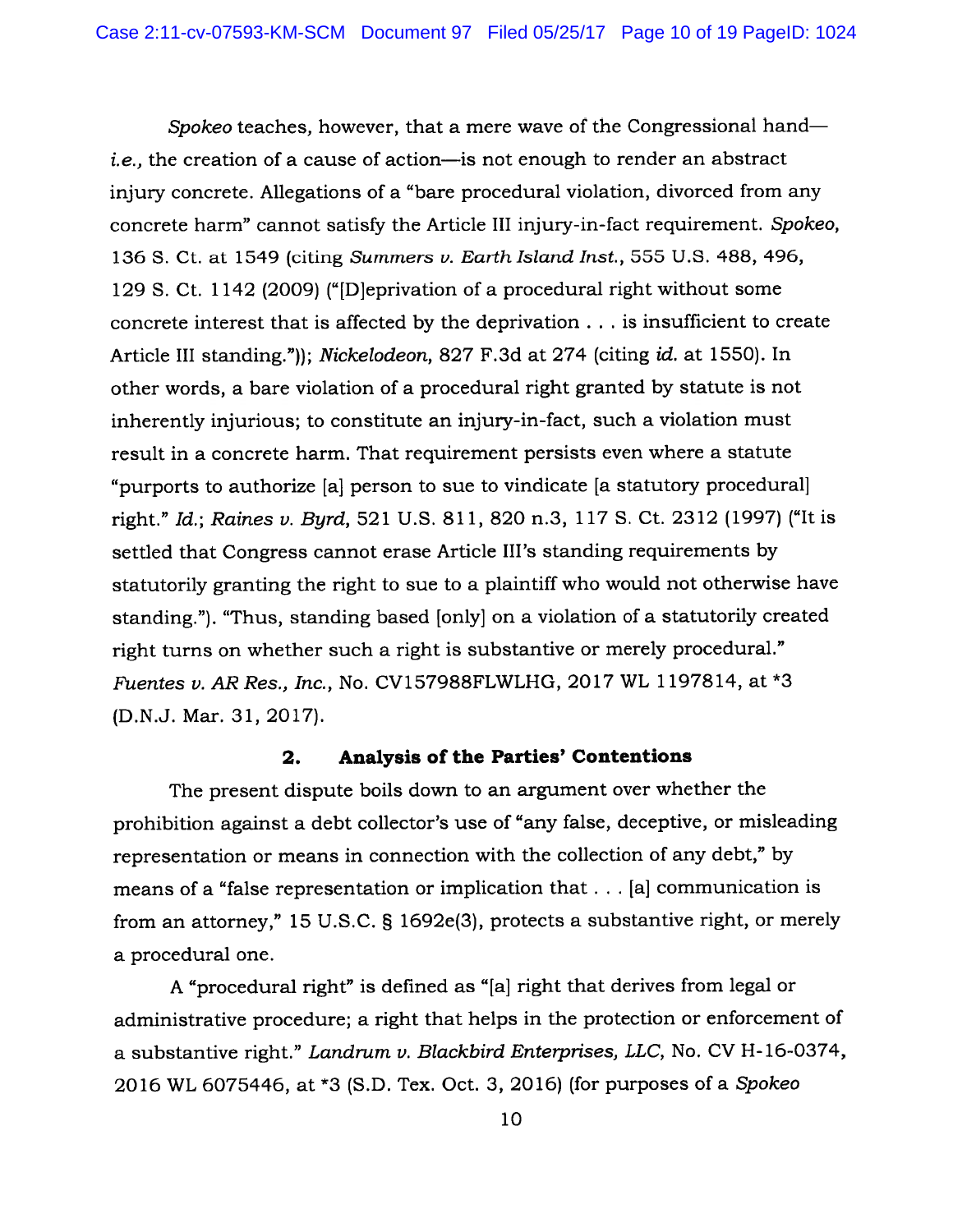analysis, citing Black's Law Dictionary (10th ed. 2014)). In contrast, <sup>a</sup> "substantive right" is "[a] right that can be protected or enforced by law; <sup>a</sup> right of substance rather than form." Id. "To the extent that <sup>a</sup> violation of the procedural right has no effect on the substantive right, the bare procedural violation does not cause an injury of the sort that, alone, would suppor<sup>t</sup> standing." $6$  *Id.* 

Pressler argues that Bock has established (at most) <sup>a</sup> bare procedural violation of the FDCPA. Bock, in contrast, contends that he has alleged—and that the Court has already found—a substantive violation of <sup>a</sup> right established by section 1692e. <sup>7</sup><sup>I</sup> agree with Bock that, at the very least, the protection that section 1692e provides to shield debtors, or alleged debtors, from <sup>a</sup> debt collector's use of "any false, deceptive, or misleading representation[s] or means in connection with the collection of any debt," is substantive. This

Landrum, 2016 WL 6075446, at \*4.

Landrum offers a helpful analogy to elucidate the distinction between a procedural and substantive violation:

Consider <sup>a</sup> hypothetical statute requiring building managers to notify occupants in the event of <sup>a</sup> fire in <sup>a</sup> timely manner via <sup>a</sup> loudspeaker using specific language. Now imagine that, during <sup>a</sup> fire, <sup>a</sup> manager effectively communicates <sup>a</sup> warning to an occupan<sup>t</sup> in <sup>a</sup> timely manner but does so in person, after which the occupan<sup>t</sup> escapes unharmed. The occupan<sup>t</sup> was subjected to <sup>a</sup> bare, procedural violation. If, however, another occupan<sup>t</sup> was never warned but smelled smoke and safely exited the building, the latter occupan<sup>t</sup> was subject to <sup>a</sup> substantive violation of his right to be timely notified, albeit without independent, "tangible" harm. In the latter case, <sup>a</sup> statutory remedy would be appropriate. In the former case, only the manner in which the warning was to be delivered (i.e., the procedure) failed to meet statutory guidelines. The underlying right, the right to be timely notified in the event of <sup>a</sup> fire, was honored.

Bock argues, inter alia, that Pressler was obligated to disclose to Bock truthful  $\boldsymbol{7}$ and non-misleading information, and that the Court's fmding that Pressler's "breach of that duty" is <sup>a</sup> sufficiently concrete injury. (ECF no. 86, P1. Br. 5) Essentially, Bock contends that he has suffered an "informational injury." He cites Nickelodeon for the proposition that the "unlawful denial of access to information subject to disclosure" is an "[i]ntangible harm[] that may <sup>g</sup>ive rise to standing." (Id.) (quoting Nickelodeon, <sup>827</sup> F.3d at 273—74).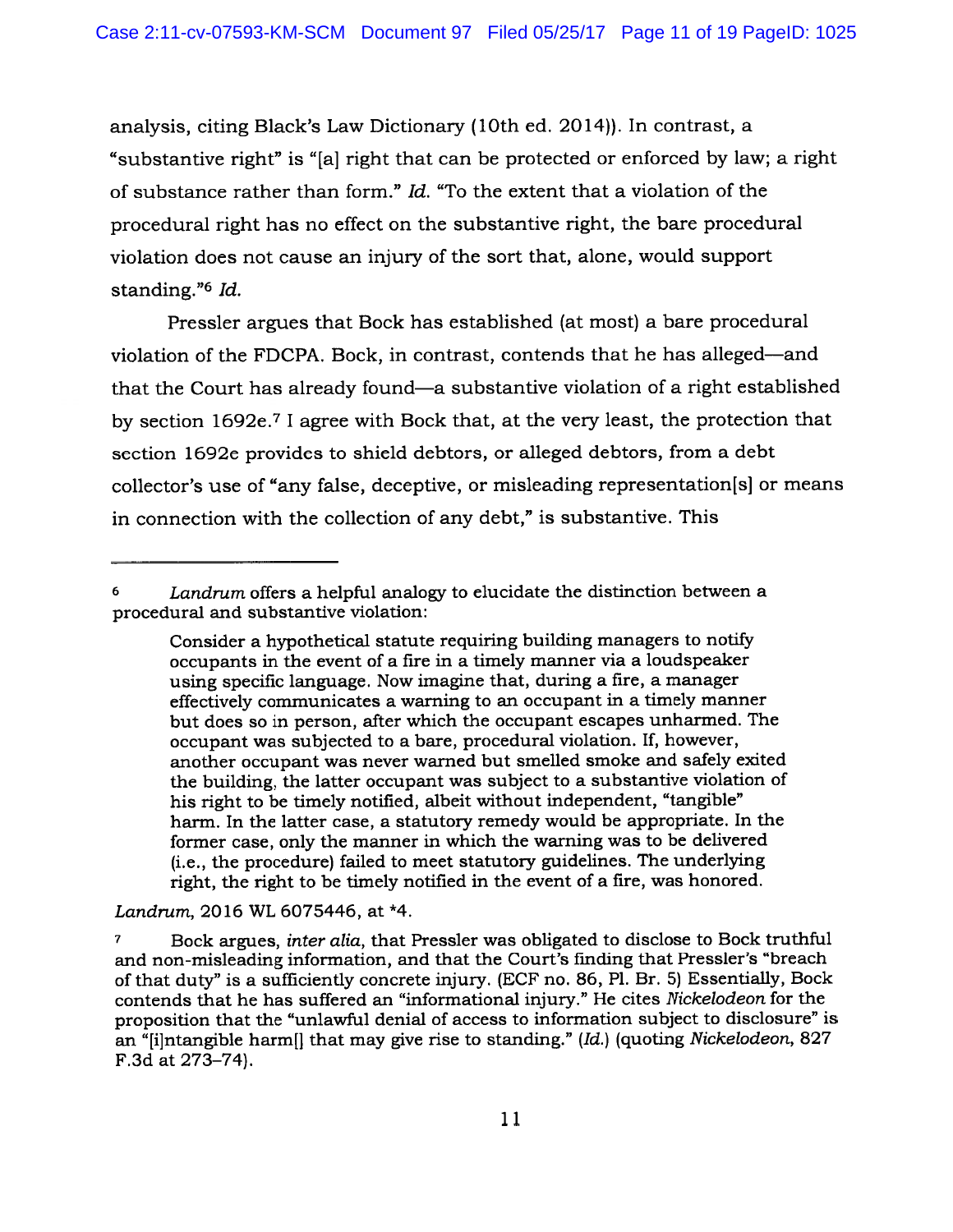Congressionally-created right includes the right to be free from "[tjhe false representation or implication that any individual is an attorney or that any communication is from an attorney." <sup>15</sup> U.S.C. § 1692e(3).

#### a. Post-Spokeo FDCPA Cases

I have benefited from, and cited, overtaking decisions of the United States Court of Appeals for the Third Circuit that interpret Spokeo. See, e.g., In re Horizon Healthcare, supra; Nickelodeon, supra. None of these are precisely on point, however. As Judge Wolfson recently noted, "the Third Circuit has not addressed whether <sup>a</sup> [bare] violation of the FDCPA can give rise to <sup>a</sup> concrete injury, [but] post-Spokeo, courts in this district have considered that question." Fuentes, 2017 WL 1197814, at \*4. I therefore consider persuasive opinions of other courts, both in this district and elsewhere.

As <sup>I</sup> have previously observed, with respec<sup>t</sup> to violations of section 1692e, decisions in this district "trend in favor of finding concrete injury under the FDCPA where the amount or validity of the debt has been misstated." Thomas v. Youderian, No. 16—1408, <sup>2017</sup> WL 1250988, at \*7 (D.N.J. Feb. 3, 2017); see Carney v. Goldman, No. CV 15-260-BRM-DEA, 2016 WL 7408849, at \*5-6 (D.N.J. Dec. 22, 2016) (holding that <sup>p</sup>laintiff's allegations that defendant violated § 1692e when it sent collection letters containing false and misleading statements about the amount of debt owed satisfied the Article III concreteness requirement); Blaha v. First National Collection Bureau, Case No. 16-2791, slip op. at 13—16 (D.N.J. Nov. 10, 2016) (concluding that <sup>p</sup>laintiff established <sup>a</sup> concrete injury-in-fact, where defendant allegedly sent to <sup>p</sup>laintiff <sup>a</sup> collection letter offering settlement of <sup>a</sup> time-barred debt, but failing to disclose the legal status of that debt).<sup>8</sup>

<sup>8</sup> Nor is this District an outlier. See Church v. Accretive Health, Inc., 654 F. App'x 990, <sup>995</sup> (11th Cir. 2016) (allegation that <sup>p</sup>laintiff did not receive FDCPA-required disclosures sufficiently alleged concrete injury); Medina v. Allianceone Receivables Mgmt., Inc., No. CV 16-4664, <sup>2017</sup> WL 220328, at \*1 (E.D. Pa. Jan. 19, 2017) (where sentence in debt collection letter was found deceptive or misleading under Section 1692e so as to survive <sup>a</sup> motion to dismiss, "[t]he deceptive declaration in the letter.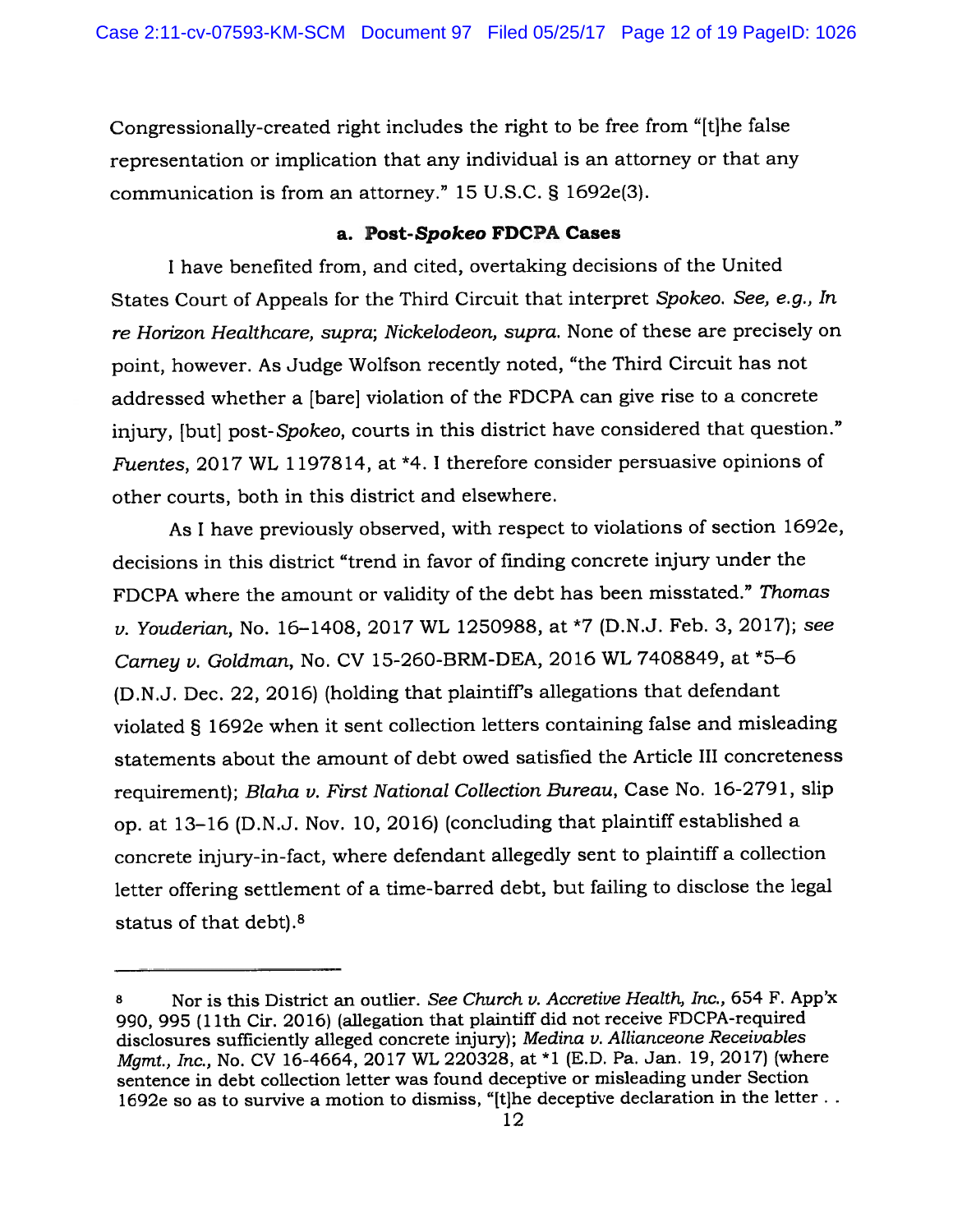As <sup>I</sup> explained, "[tjo my mind, such cases fit easily within the Spokeo rationale. The right not to be <sup>g</sup>iven false information about the true amount owed is rooted in an interest traditionally recognized at law. Congress, in enacting the FDCPA, could <sup>g</sup>ive content to that interest and elevate particular violations of it to the status of <sup>a</sup> viable federal cause of action." Youderian, 2017 WL 1250988, at \*8.

Courts in this district have also found sufficiently concrete § 1692e violations where the alleged misstatements did not concern the amount owed or validity of the debt. In Youderian, <sup>I</sup> found standing where the <sup>p</sup>laintiff alleged <sup>a</sup> violation of sections 1692e and 1692f arising from allegedly false and deceptive language in <sup>a</sup> debt collection letter concerning <sup>a</sup> convenience fee to be charged for the use of <sup>a</sup> credit card to pay the debt. Youderian, <sup>2017</sup> WL 1250988, at \*9. Judge Wolfson came to a similar conclusion in Fuentes. 2017 WL 1197814, at \*5 (holding that plaintiff alleged a concrete injury by alleging that, in violation of sections 1692e and 1692f, defendant represented that it was entitled to charge <sup>a</sup> credit card convenience fee not authorized by law or the contractual agreement). Judge Wolfson also recently held that the allegation that <sup>a</sup> creditor failed to disclose its identity in <sup>a</sup> voice message left on <sup>p</sup>laintiffs celiphone in violation of <sup>p</sup>laintiff's statutory rights under sections 1692d and 1692e was sufficiently concrete to satisfy Article III standing. Pisarz

creates <sup>a</sup> particularized and concrete injury, at the very least unnecessary fear and anxiety on the par<sup>t</sup> of the consumer. While the harm may be intangible, it involves <sup>a</sup> de facto injury nonetheless. The FDCPA was enacted to provide redress for such <sup>a</sup> result."); Bautz v. ARS Nat'l Servs., Inc., No. 16CV768JFBSIL, 2016 WL 7422301, at \*1 (E.D.N.Y. Dec. 23, 2016) ("[A]dequately alleging <sup>a</sup> 'false, deceptive, or misleading representation' under Section 1692e that is materially misleading to the least sophisticated consumer satisfies the concrete injury componen<sup>t</sup> of Article III standing because such conduct violates an individual's substantive statutory right to be free of abusive debt practices."); Kaymark v. Udren Law Offices, P.C., 2016 WL 7187840, at \*7 (W.D. Pa. Dec. 12, 2016) ("The goa<sup>l</sup> of the FDCPA is to protect consumers from harmful debt-collection practices, and debtors have <sup>a</sup> statutory right to be free from being subjected to false, deceptive, unfair or unconscionable means to collect <sup>a</sup> debt.") (internal quotation marks omitted).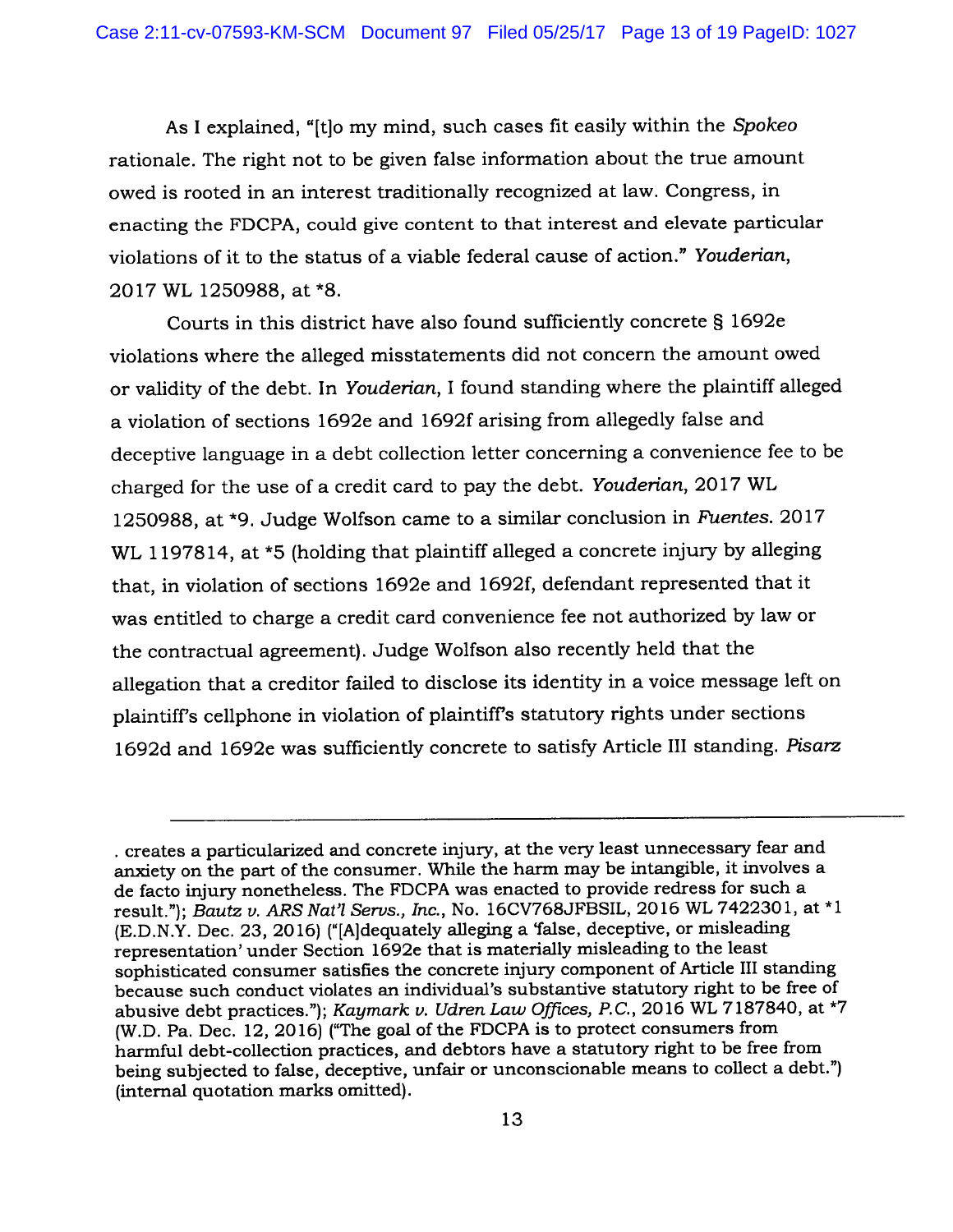v. GC Servs. Ltd. P'ship, No. CV 16-4552 (FLW), <sup>2017</sup> WL 1102636, at \*6 (D.N.J. Mar. 24, 2017).

#### b. This Case

The presen<sup>t</sup> case differs from those other section 1692e cases, however, insofar as it does not involve an alleged misstatement of the amount or validity of the debt, the applicability of additional fees, or the identity of the creditor. Pressler argues forcefully that the only possible injury here is <sup>a</sup> bare procedural violation. That is so, says Pressler, because Bock "was sued on <sup>a</sup> debt that he does not deny owing, in a suit that he settled (while represented by [counsel])"; Bock makes "no claim that he was sued by the wrong creditor, in the wrong venue, on the wrong debt, or for the wrong amount." (Def. Br. 4—5) Relatedly, Pressler seeks to characterize the section 1692e violation as the lack of meaningful attorney review itself; such substandard attorney review, Pressler says, could not have harmed the debtor, but only the client, which may not have gotten its money's worth of legal work. (Id. at 5, 9—10)

To my mind, these facts do not dictate an outcome different from that of previous section 1692e cases in this district. For that conclusion <sup>I</sup> offer several reasons.

First, in enacting the FDCPA, Congress found that "[t]here is abundant evidence of the use of abusive, deceptive, and unfair debt collection practices by many debt collectors. Abusive debt collection practices contribute to the number of persona<sup>l</sup> bankruptcies, to marital instability, to the loss of jobs, and to invasions of individual privacy." <sup>15</sup> U.S.C. § 1692(a). With that factual foundation in <sup>p</sup>lace, Congress sought, by enacting FDCPA, to "eliminate abusive debt collection practices by debt collectors, to insure that those debt collectors who refrain from using abusive debt collection practices are not competitively disadvantaged, and to promote consistent State action to protect consumers against debt collection abuses." Id. § 1692(e). Pressler's argumen<sup>t</sup> here seems to carry the implication that Congress was concerned only with inaccurate claims, i.e., claims for debts not actually owed. If so, FDCPA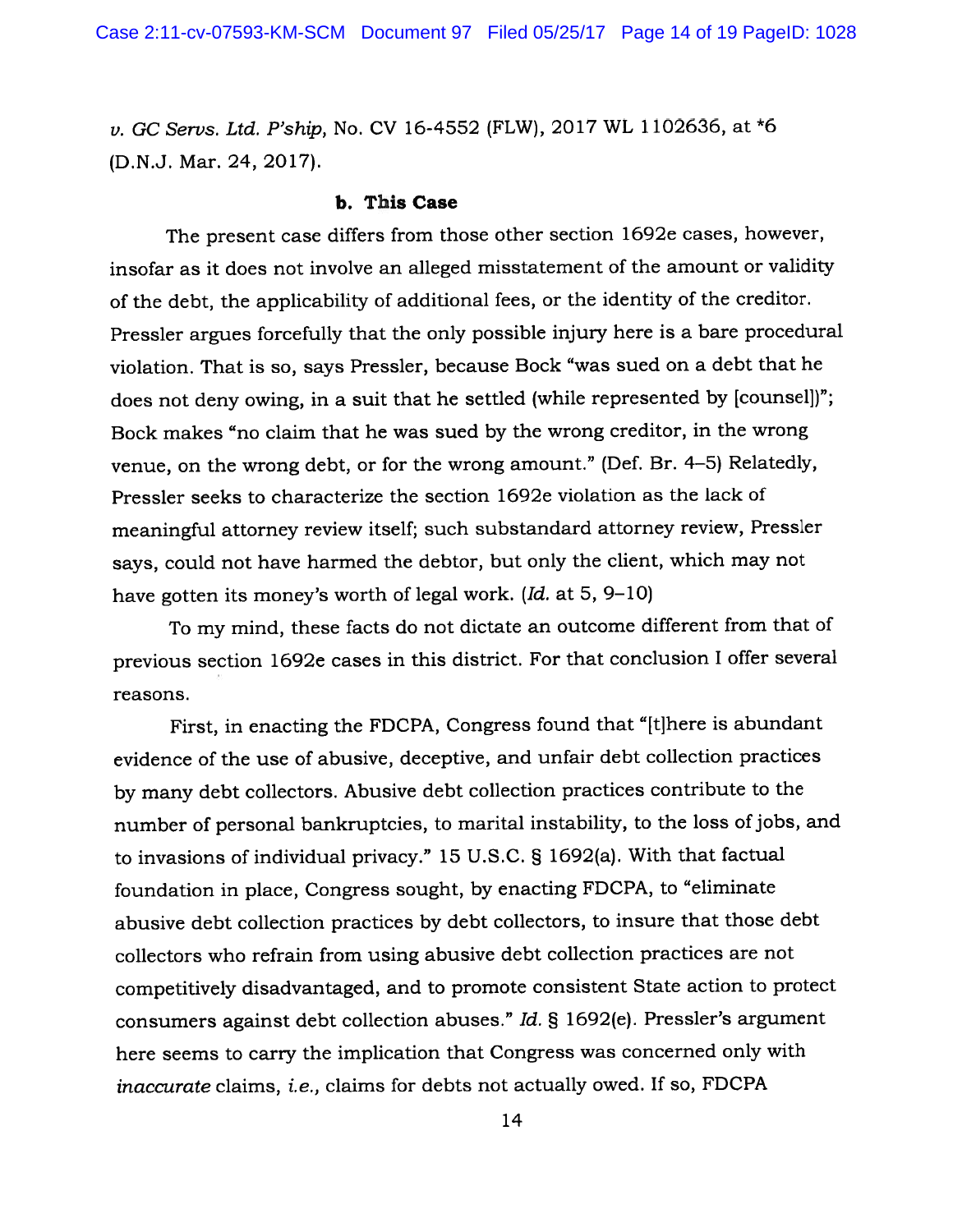presumably could have been <sup>a</sup> One—sentence statute. But FDCPA, including its title, is permeated by <sup>a</sup> Congressional intent to protect consumers from abusive debt collection practices, irrespective of whether the consumer in fact owed <sup>a</sup> debt. See id. § 1692(c) (finding that "Im]eans other than misrepresentation or other abusive debt collection practices are available for the effective collection of debts."). That an individual consumer may actually owe the money does not imply that the FDCPA's prohibitions on abusive debt collection practices are thereby demoted to "procedural" status. FDCPA does not declare open season on trickery, so long as the existence and amount of the debt are accurately stated.

Quite the opposite, in fact. "The FDCPA is designed to protect the consumer from the inherent harm caused when <sup>a</sup> debt collector, in seeking to collect <sup>a</sup> debt, is not straight with the consumer but instead makes <sup>a</sup> false or deceptive statement to achieve its purpose." Medina v. Allianceone Receivables Mgmt., Inc., No. CV 16-4664, <sup>2017</sup> WL 220328, at \*1 (E.D. Pa. Jan. 19, 2017). "To that end, in [s]ection 1692e Congress specifically precluded the 'use [ofi any false, deceptive, or misleading representation or means in connection with the collection of any debt." Bautz v. ARS Nat'l Servs., Inc., No. 16CV768JFBSIL, <sup>2016</sup> WL 7422301, at \*8 (E.D.N.Y. Dec. 23, 2016) (citing § 1692e). "Thus, through [s]ection 1692e of the FDCPA, Congress established 'an enforceable right to truthful information concerning' debt collection practices, <sup>a</sup> decision that 'was undoubtedly influenced by congressional awareness that the intentional provision of misinformation' related to such practices, 'contribute[s] to the number of persona<sup>l</sup> bankruptcies, to marital instability, to the loss of jobs, and to invasions of individual privacy,' <sup>15</sup> U.S.C. § 1692(a)." Bautz, <sup>2016</sup> WL 7422301, at \*8 (citations omitted) (paraphrasing Havens Realty Corp. v. Coleman, 455 U.S. 363, 102 S. Ct. 1114,71 L. Ed. 2d 214 (1982) (African-American discrimination tester had standing because he was denied informational content to which he was entitled under the Fair Housing Act)).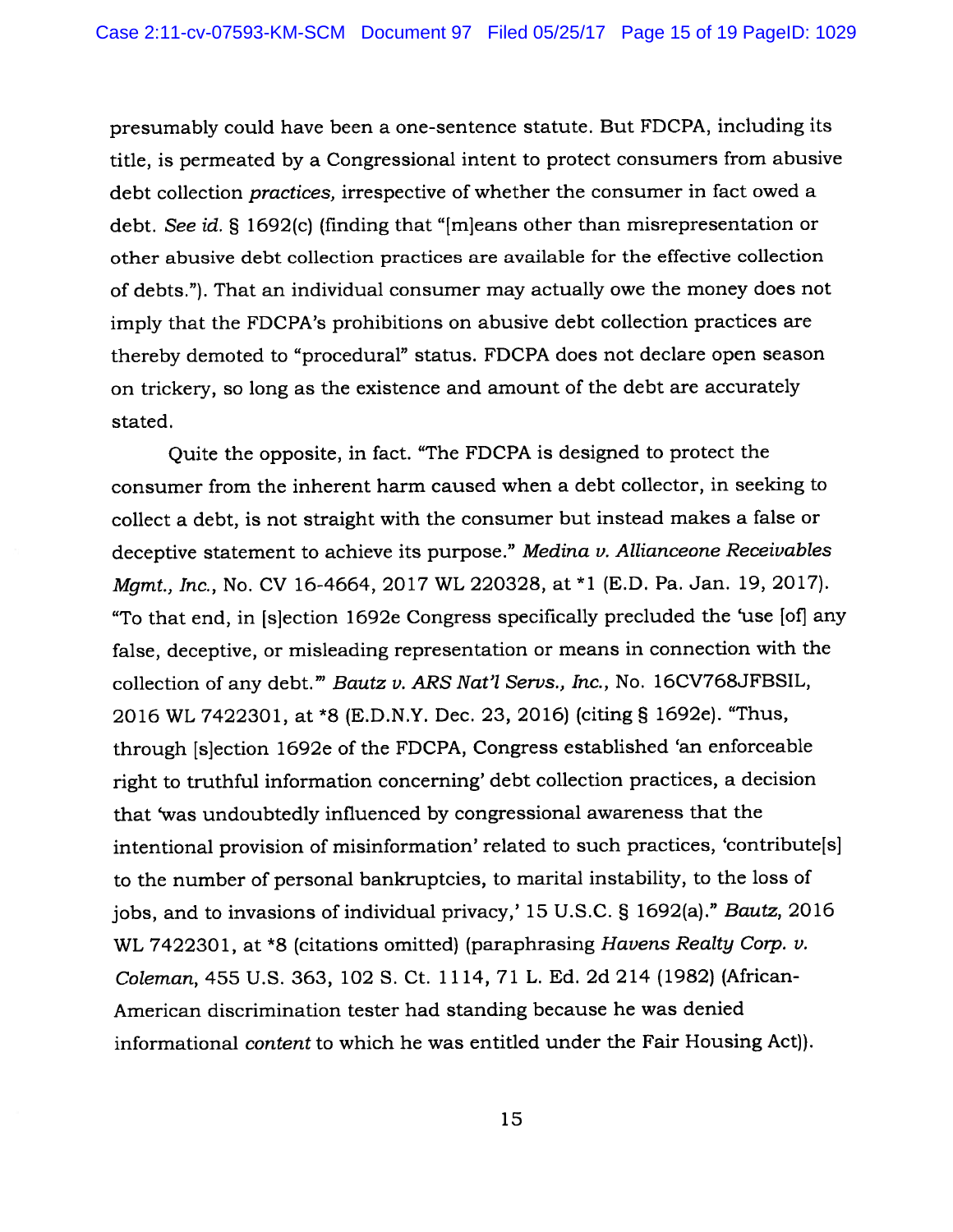In enacting FDCPA, Congress elevated certain abusive debt collection practices to the status of viable federal causes of action. Such practices violate interests traditionally recognized at law; proscriptions against fraud or false statements should come as no surprise. Among these Congressionallyrecognized abuses is "[t]he false representation or implication that any individual is an attorney or that any communication is from an attorney." Id. § 1692e(3). Such <sup>a</sup> false representation or implication is, in itself, the very conduct Congress expressly sought to proscribe.<sup>9</sup> Thus, the right to truthful

As the Court of Appeals for the Seventh Circuit reasoned in the context of <sup>a</sup> collection letter, the risk of harm is as follows:

An unsophisticated consumer, getting <sup>a</sup> letter from an "attorney," knows the price of poker has just gone up. And that clearly is the reason why the dunning campaign escalates from the collection agency, which might not strike fear in the heart of the consumer, to the attorney, who is better positioned to ge<sup>t</sup> the debtor's knees knocking.

A letter from an attorney implies that <sup>a</sup> real lawyer, acting like <sup>a</sup> lawyer usually acts, directly controlled or supervised the process through which the letter was sent . . . . The attorney letter implies that the attorney has reached <sup>a</sup> considered, professional judgment that the debtor is delinquent and is <sup>a</sup> candidate for legal action. And the letter also implies

Pressler appears to suggest that the misrepresentation that an attorney was meaningfully involved in the preparation of <sup>a</sup> collection complaint does not have the same potential for abuse as does the misrepresentation of attorney involvement at an earlier stage in the collection process. (*E.g.*, Def. Reply to Supp. Auth. 3–4) ("[M]eaningful attorney involvement claims are based upon the false sense of urgency that can arise when <sup>a</sup> consumer is misled by an attorney's communication into believing that <sup>a</sup> case has reached <sup>a</sup> more serious stage. . . . [In contrast,] Bock was actually sued.") The implication is that there is no harm at all in the complaint context, legally cognizable or not, for Congress to elevate. <sup>I</sup> disagree. <sup>I</sup> do not here repea<sup>t</sup> the discussion in my earlier summary judgment opinion, but for purposes of standing the considerations are similar, so I comment only briefly.

The misrepresentation of meaningful attorney review, whether in the context of <sup>a</sup> collection letter or <sup>a</sup> complaint, presents <sup>a</sup> risk of real harm to <sup>a</sup> debtor. Importantly, in the Third Circuit, there is no "requirement that <sup>a</sup> <sup>p</sup>laintiff show <sup>a</sup> statutory violation has caused <sup>a</sup> 'material risk of harm' before he can bring suit." In re Horizon Healthcare Servs. Inc. Data Breach Litig., 846 F.3d 625, 637 (3d Cir. 2017). Accordingly, <sup>I</sup> discuss the risk of harm to the least sophisticated consumer, not to demonstrate that the injury is sufficiently concrete, but only to demonstrate that even in the context of <sup>a</sup> collection complaint, the misrepresentations prohibited by Congress in section 1692e(3) presen<sup>t</sup> dangers closely related to harms traditionally recognized at law.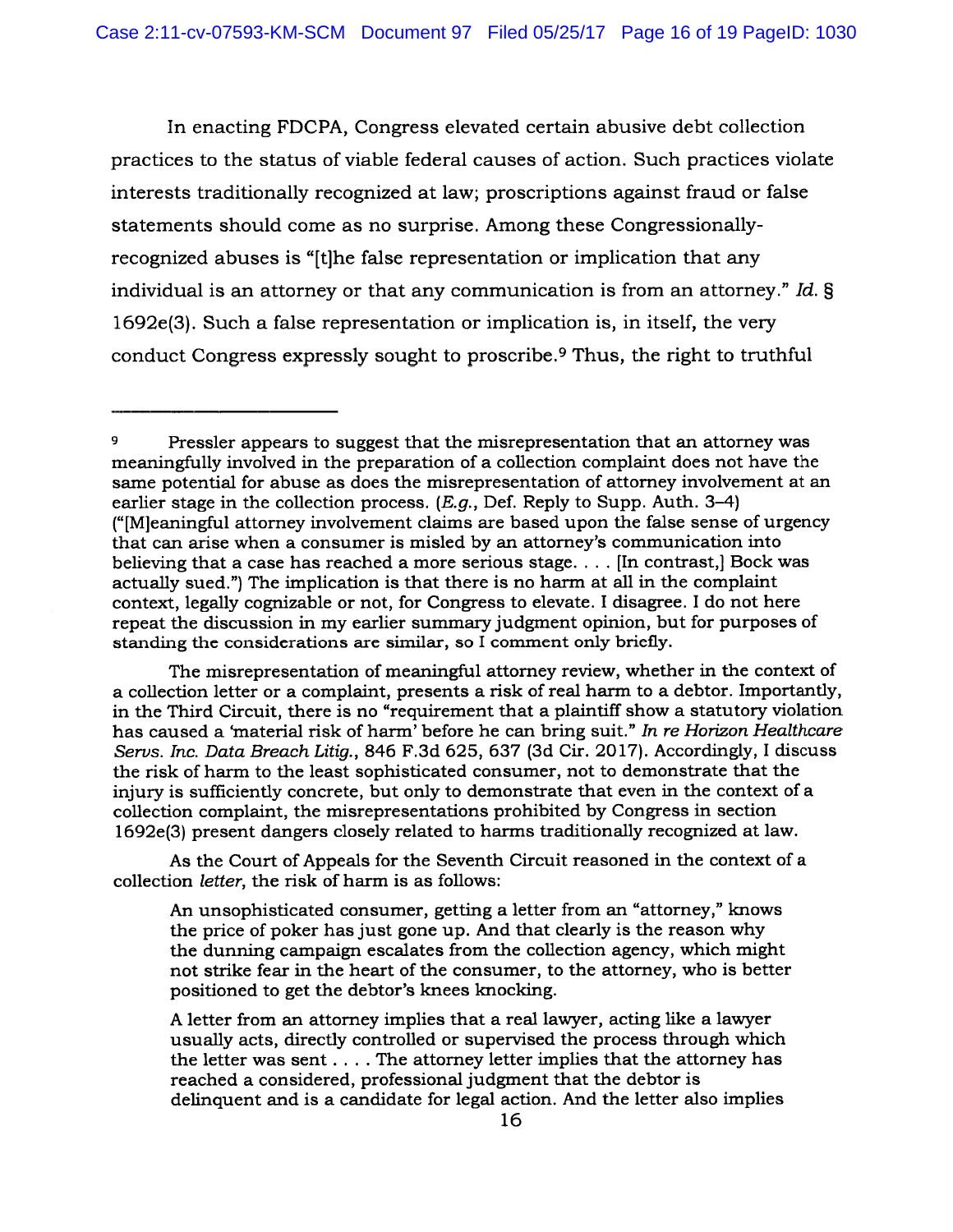information in this context is a substantive right. See also Linehan  $\nu$ . Allianceone Receivables Mgmt., Inc., No. C15-1012-JCC, 2016 WL 4765839, at  $*7-8$  (W.D. Wash. Sept. 13, 2016) ("The goal of the FDCPA is to protect consumers from certain harmful practices; it logically follows that those practices would themselves constitute a concrete injury.").<sup>10</sup>

that the attorney has some personal involvement in the decision to send the letter.

Avila v. Rubin, 84 F.3d 222, 229 (7th Cir. 1996).

True, as Pressler argues, once <sup>a</sup> complaint and summons has been filed, as in this case—whether filed by an attorney or non-attorney—the "price of poker" has undoubtedly gone up. (Def. Reply to Supp. Auth. 4) Indeed, Bock might be subject to an entry of default judgment if he did not appear.

Nevertheless, <sup>a</sup> complaint misrepresented as having been filed after attorney review (likely one of many filed en masse) falsely signals to <sup>a</sup> debtor that the creditor intends to litigate this particular claim. The least sophisticated consumer is at risk of being misled into believing that at least one attorney thinks the claim is meritorious, and that he or she must hire counsel to match the creditor's legal firepower. Alternatively, such <sup>a</sup> consumer is at risk of submitting to an unfavorable settlement agreemen<sup>t</sup> if the cost of hiring his or her own counsel is prohibitive—whether because the expense outweighs the value of the alleged debt or because the consumer simply cannot afford the legal fees. Thus, even at the stage at which <sup>a</sup> collection complaint has been filed, the false representation that an attorney was meaningfully involved in preparing the complaint presents harms closely related to those traditionally recognized at law.

<sup>10</sup> Section 1692g cases cited by Pressler are not on point. For example, the court in Jackson v. Abendroth & Russell, P.C., 207 F. Supp. 3d 945, 961 (S.D. Iowa 2016), found that "bare procedural violations of FDCPA sections 1692g(a) and (b) do not amount to <sup>a</sup> concrete injury," but that holding is confmed to the factual and legal context of that case. There, the allegations involved the failure to include disclosures required under section 1692g, not misrepresentations under section 1692e. Jackson recognized, and cited cases for the proposition, that "violations of other FDCPA provisions may be sufficient on their own to constitute an Article III injury in fact." Id. (collecting cases finding alleged violations of section 1692e to constitute <sup>a</sup> concrete injury sufficient for Article III standing). Perry v. Columbia Recovery Grp., LLC, No. C16-O191JLR, 2016 WL 6094821 (W.D. Wash. Oct. 19, 2016), like Jackson, involved section 1692g, not section 1692e. According to Perry, the relevant requirements in section 1692g were merely "procedural rights designed to decrease the risk of injury identified by Congress in the FDCPA—abusive debt collection practices." Id. at \*8. In contrast, section 1692e violations constitute harmful debt collection practices in themselves.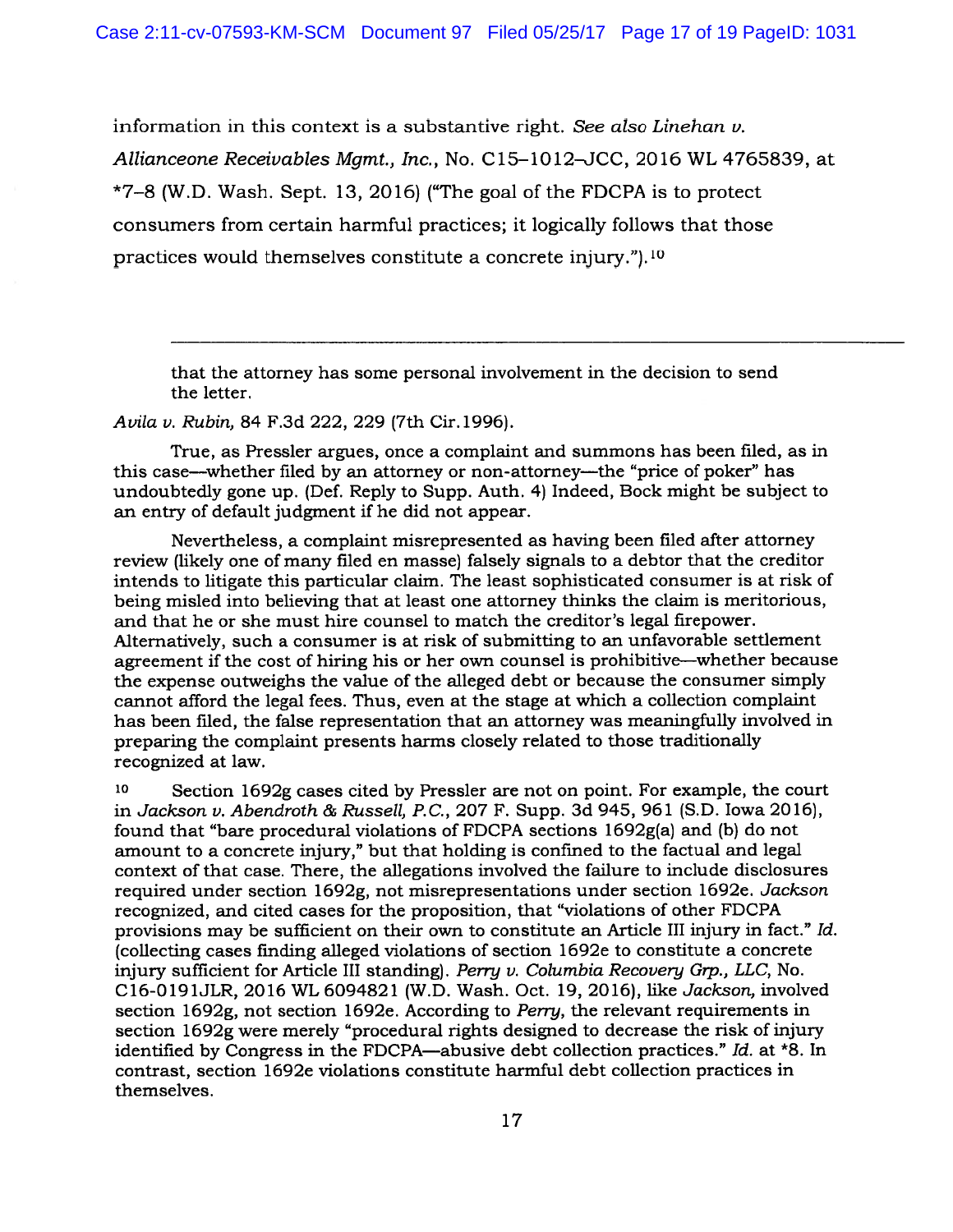Here, the deceptive implication that an attorney was meaningfully involved in the preparation of the collection complaint against Bock violated that substantive right and created a particularized and concrete injury.<sup>11</sup> Under Spokeo, Bock need not establish any "additional harm" to surpass the standing threshold of concrete injury. See Spokeo, 136 S. Ct. at 1549 (emphasis omitted).

Accordingly, Bock has standing to bring this action.

Pressler builds several arguments on <sup>a</sup> fundamental misunderstanding of the violation alleged here. The violation is not <sup>a</sup> deprivation of meaningful attorney involvement. Bock's claim is based on the misrepresentation that there had been meaningful attorney involvement, in violation of section 1692e(3), which prohibits the "false representation or implication that. . . [a] communication is from an attorney." <sup>15</sup> U.S.C. § 1692e(3). The consumer is entitled, not to attorney review, but to truthful information about whether such review has occurred.

Relatedly, <sup>I</sup> find unpersuasive Pressler's argumen<sup>t</sup> that "meaningful attorney involvement' is not <sup>a</sup> right elevated by Congress to <sup>a</sup> concrete injury; instead, it is <sup>a</sup> creation of common law that has historically been raised with no claim of actual damages and no consideration <sup>g</sup>iven to Article III standing." (Def. Br. 9; see also Def. Reply Br. 1) As stated in the previous paragraph, this mischaracterizes the right at issue. And I referred to that common-law background only in the course of gardenvariety statutory interpretation to determine what constitutes <sup>a</sup> communication "from an attorney," within the meaning of section 1692e(3).

Pressler argues that cases cited by Bock are distinguishable because Bock has asserted <sup>a</sup> claim for statutory damages only. <sup>I</sup> have found, however, that Bock suffered <sup>a</sup> concrete injury. The <sup>p</sup>laintiff's election of statutory damages does not detract from that fmding. "There is no caselaw that the Court is aware of finding that by selecting to pursue only statutory damages, <sup>a</sup> Plaintiff concedes he or she lacks an actual injury" for standing. Ferguson v. DIRECTV, LLC, No. 1:15CV2636, 2017 WL 733900, at \*4 (N.D. Ohio Feb. 22, 2017).

Finally, Pressler cites <sup>a</sup> "risk of harm" standard and argues that it has not been met. In Beck v. McDonald, 848 F.3d 262 (4th Cir. 2017), the Fourth Circuit affirmed the district court's holding that the plaintiffs lacked standing because they had failed to establish <sup>a</sup> "substantial risk' of harm" as <sup>a</sup> result of <sup>a</sup> data breach. Id. at 268, 270. That case involved <sup>a</sup> "threatened injury" theory of standing, and it is inapposite. Here, <sup>I</sup> found at summary judgment that Bock had established that the substantive harm— Bock's subjection to the false representation or implication that <sup>a</sup> communication was from an attorney—was not threatened, but had already occurred.

<sup>&</sup>lt;sup>11</sup> I briefly discuss here certain other contentions raised by Pressler.